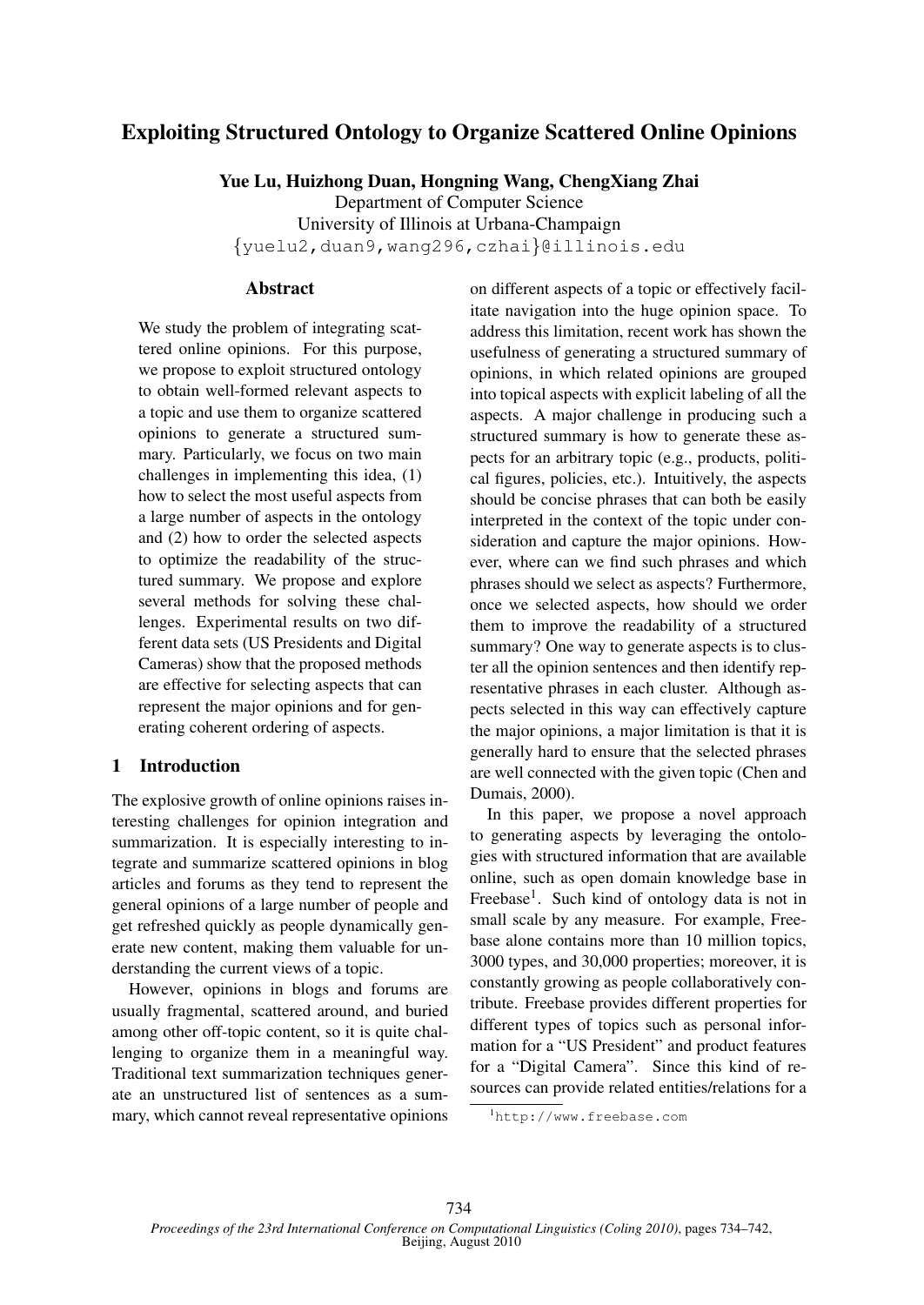wide range of topics , our general idea is to leverage them as guidance for more informed organization of scattered online opinions, and in particular, to select the most important properties of a topic from such structured ontology as aspects to generate a structured opinion summary. A significant advantage of this approach to aspect generation is that the selected aspects are guaranteed to be very well connected with the topic, but it also raises an additional challenge in selecting the aspects to best capture the major opinions from a large number of aspects provided for each topic in the ontology. Different from some existing work on exploiting ontologies, e.g., (Sauper and Barzilay, 2009), which relies on training data, we focus on exploring *unsupervised* approaches, which can be applied to a larger scope of topics.

Specifically, given a topic with entries in an ontology and a collection of scattered online opinions about the topic, our goal is to generate a structured summary where representative major opinions are organized with well aligned aspects and in an order easy for human to follow. We propose the following general approach: First, retrieval techniques are employed to align opinions to relevant aspects. Second, a subset of most interesting aspects are selected. Third, we will further order the selected aspects to present them in a reasonable order. Finally, for the opinions uncovered by the selected aspects from the ontology, we use a phrase ranking method to suggest new aspects to add to the ontology for increasing its coverage.

Implementing the second and third steps involves special challenges. In particular, without any training data, it is unclear how we should show the most interesting aspects in ontology with major opinions aligned and which presentation order of aspects is natural and intuitive for human. Solving these two challenges is the main focus of this paper. We propose three methods for aspect selection, i.e., size-based, opinion coverage-based, and conditional entropy-based methods, and two methods for aspect ordering, i.e., ontology-ordering and coherence ordering. We evaluate our methods on two different types of topics: US Presidents and Digital Cameras. Qualitative results demonstrate the utility of integrating opinions based on structured ontology as well as the generalizability of proposed methods. Quantitative evaluation is also conducted to show the effectiveness of our methods.

Note that we use the term "opinion" to broadly refer to any discussion in opinionated sources such as blogs and reviews. This allows us to formulate and solve the problem in a general way. Indeed, the main goal of our work is to extract and organize the major opinions about a topic that are buried in many scattered opinionated sources rather than perform deeper understanding of opinions (e.g., distinguishing positive from negative opinions), which can be done by using any existing sentiment analysis technique as an orthogonal post-processing step after applying our method.

# 2 Related Work

Aspect summarization, i.e., structured opinion summarization over topical aspects, has attracted much attention recently. Existing work identifies aspects using frequent-pattern/associationrule mining, e.g. (Liu et al., 2005; Popescu and Etzioni, 2005), sentence clustering, e.g. (Gamon et al., 2005; Leouski and Croft, 1996), or topic modeling, e.g. (Mei et al., 2006; Titov and McDonald, 2008). After that, meaningful and prominent phrases need to be selected to represent the aspects, e.g. (Zhao and He, 2006; Mei et al., 2007). However, these methods suffer from the problem of producing trivial aspects. Consequently, some of the aspects generated are very difficult to interpret (Chen and Dumais, 2000). In this paper, we propose a different kind of approach that is to use aspects provided by ontology which are known to be relevant and easy to interpret.

Ontology is used in (Carenini et al., 2005) but only for mapping product features. The closest work to ours are (Lu and Zhai, 2008; Sauper and Barzilay, 2009); both try to use well-written articles for summarization. However, (Lu and Zhai, 2008) assumes the well-written article is structured with explicit or implicit aspect information, which does not always hold in practice, while (Sauper and Barzilay, 2009) needs a relatively large amount of training data in the given domain. In comparison, our work only needs the ontology information for the given topic which is much easier to obtain from resources such as Freebase.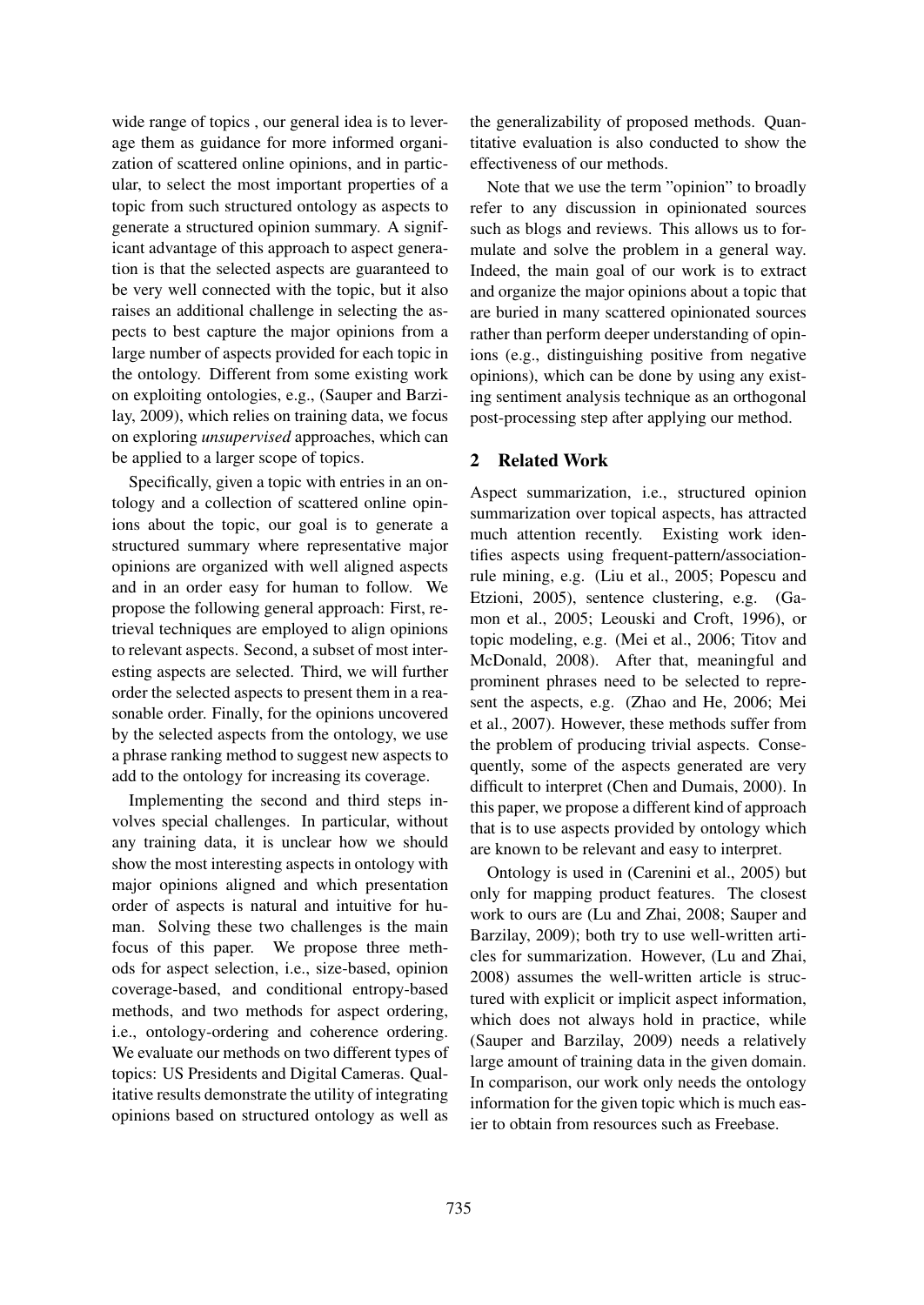## 3 Methods

Given (1) an input topic  $T$ , (2) a large number of aspects/properties  $A = \{A_1, ..., A_m\}$  from an ontology that are related to  $T$ , and (3) a huge collection of scattered opinion sentences about the topic  $D_T = \{s_1, \ldots, s_n\}$ , our goal is to generate a structured organization of opinions that are both aligned well with the interesting aspects and representative of major opinions about the topic.

The envisioned structured organization consists of a sequence of selected aspects from ontology ordered to optimize readability and a set of sentences matching each selected aspect. Once we obtain a set of sentences in each aspect, we can easily apply a standard text summarization method to further summarize these sentences, thus the unique challenges related to our main idea of exploiting ontology are the following, which are also the main focus of our study:

Aspect Selection: How can we select a subset of aspects  $A' \subset A$  to capture the *major* opinions in our opinion set  $D_T$ ?

Aspect Ordering: How can we order a subset of selected aspects  $A'$  so as to present them in an order  $\pi(A')$  that is most natural with respect to human perception?

New Aspects Suggestion: Can we exploit the opinions in  $D_T$  to suggest new aspects to be added to the ontology?

## 3.1 Aspect Selection

In order to align the scattered opinions to the most relevant aspects, we first use each aspect label  $A_i \in A$  as a query to retrieve a set of relevant opinions in the collection  $S_i \subseteq D_T$  with a standard language modeling approach, i.e., the KL-divergence retrieval model (Zhai and Lafferty, 2001). Up to 1000 opinion sentences are retrieved for each aspect; each opinion sentence can be potentially aligned to several aspects. In this way, scattered online discussion are linked to the most relevant aspects in the ontology, which enables a user to use aspects as "semantic bridges" to navigate into the opinion space..

However, there are usually a lot of candidate aspects in an ontology, and only some are heavily commented in online discussions, so showing all the aspects is not only unnecessary, but also overwhelming for users. To solve this problem,

we propose to utilize the aligned opinions to further select a subset of the most interesting aspects  $A' \subset A$  with size k. Several approaches are possible for this subset selection problem.

*Size-based*: Intuitively, the selected subset  $A'$ should reflect the major opinions. So a straightforward method is to order the aspects  $A_i$  by the size of the aligned opinion sentences  $S_i$ , i.e., the number of relevant opinion sentences, and then select the top  $k$  ones.

*Opinion Coverage-based*: The previous method does not consider possible redundancy among the aspects. A better approach is to select the subset that covers as many *distinct* opinion sentences as possible. This can be formulated as a maximum coverage problem, for which a greedy algorithm is known to be a good approximation: we select one aspect at a time that is aligned with the largest number of uncovered sentences.

*Conditional Entropy-based*: Aspects from a structured ontology are generally quite meaningful, but they are not designed specifically for organizing the opinions in our data set. Thus, they do not necessarily correspond well to the natural clusters in scattered opinions. To obtain aspects that are aligned well with the natural clusters in scattered opinions, we can first cluster  $D_T$  into l clusters  $C = \{C_1, \ldots, C_l\}$  using K-means with  $TF \times IDF$  as features, and then choose the subset of aspects that minimize Conditional Entropy of the cluster label given the aspect:

$$
A' = \arg\min H(C|A') = \arg\min \left[ -\sum_{A_i \in A', C_i \in C} p(A_i, C_i) \log \frac{p(A_i, C_i)}{p(A_i)} \right]
$$

This Conditional Entropy measures the uncertainty about the cluster label of a sentence given the knowledge of its aspect. Intuitively, if the aspects are aligned well with the clusters, we would be able to predict well the cluster label of a sentence if we know its aspect, thus there would be less uncertainty about the cluster label. In the extreme case when the cluster label can be completely determined by the aspect, the conditional entropy would reach its minimum (i.e., 0). Intuitively, the conditional entropy-based method essentially selects the most appropriate aspects from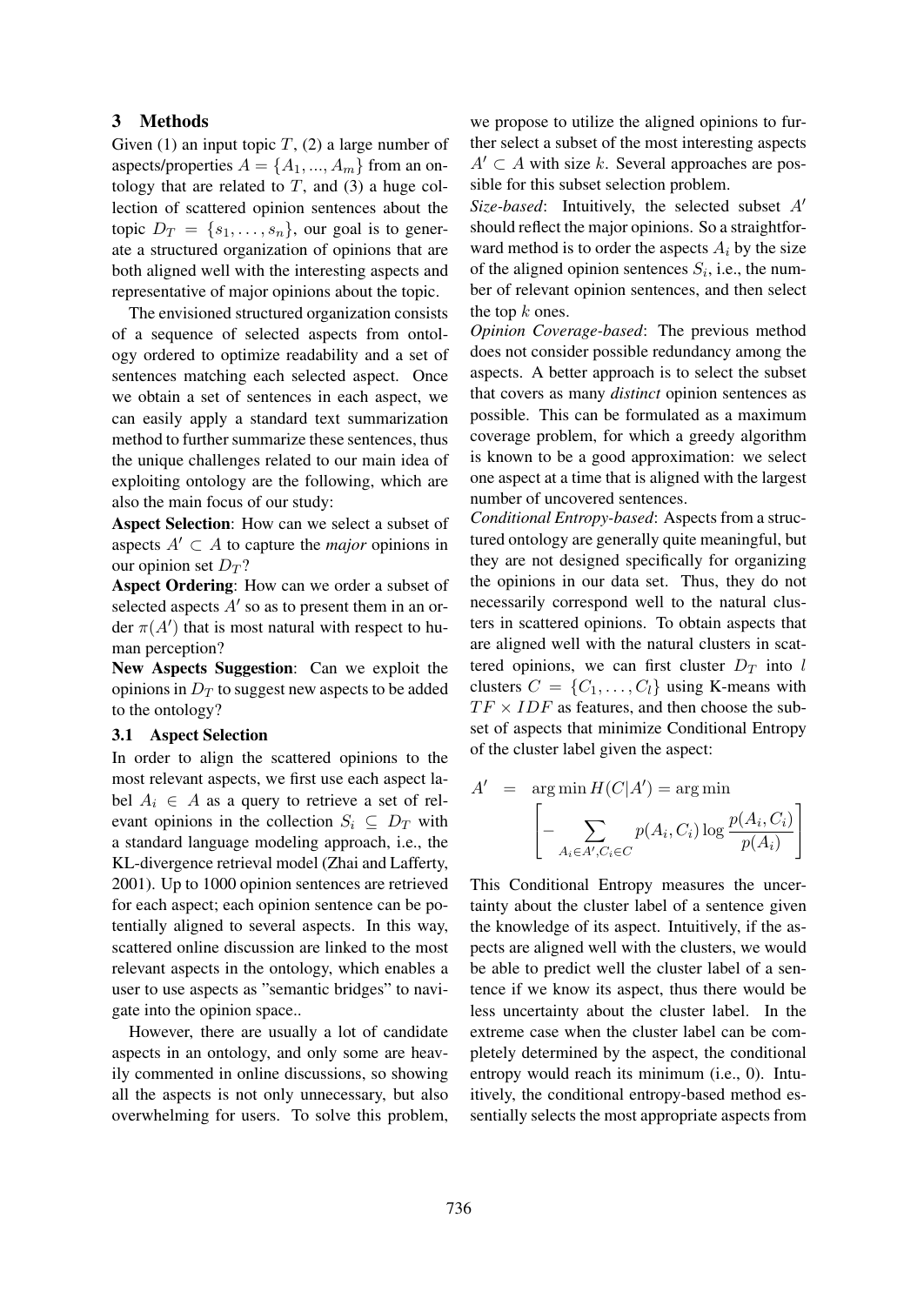Algorithm 1 Greedy Algorithm for Conditional Entropy Based Aspect Selection **Input:**  $A = \{A_1, ..., A_m\}$ **Output:**  $k$ -sized  $A' \subseteq A$ 1:  $A' = \{\cup_{i=1}^{m} A_i\}$ 2: for  $j=1$  to  $k$  do 3:  $bestH = \infty$ ;  $bestA = A_0$ <br>4: **for** each  $A_i$  in A **do** 4: **for** each  $A_i$  in  $A$  **do**<br>5: **temp** $A' = \{A_i\}$ 5:  $tempA' = \{A_i, A' \setminus A_i\}$ 6: **if**  $H(C|tempA') < bestH$  then 7: best  $H = H(C|tempA')$ 8: best  $A = A_i$ <br>9:  $A' = \{best A, A'\}$ 9:  $A' = \{bestA, A' \setminus bestA\}$ 10: output  $A'$ 

the ontology to label clusters of opinions.

The exact solution of this combinatorial optimization problem is NP-complete, so we employ a polynomial time greedy algorithm to approximate it: in the  $i$ -th iteration, we select the aspect that can minimize the conditional entropy given the previous  $i - 1$  selected aspects. Pseudo code is given in Algorithm 1.

# 3.2 Aspect Ordering

In order to present the selected aspects to users in a most natural way, it is important to obtain a coherent order of them, i.e., generating an order consistent with human perception. To achieve this goal, our idea is to use human written articles on the topic to learn how to organize the aspects automatically. Specifically, we would order aspects so that the relative order of the sentences in all the aspects would be as consistent with their order in the original online discussions as possible.

Formally, the input is a subset of selected aspects  $A'$ ; each  $A_i \in A'$  is aligned with a set of relevant opinion sentences  $S_i = \{S_{i,1}, S_{i,2}, ...\}.$ We define a coherence measurement function over sentence pairs  $Co(S_{i,k}, S_{j,l})$ , which is set to 1 iff  $S_{i,k}$  appears before  $S_{i,l}$  in the same article. Otherwise, it is set to 0. Then a coherence measurement function over an aspect pair can be calculated as

$$
Co(A_i, A_j) = \frac{\sum_{S_{i,k} \in S_i, S_{j,l} \in S_j} Co(S_{i,k}, S_{j,l})}{|S_i||S_j|}
$$

As an output, we would like to find a permutation  $\hat{\pi}(A')$  that maximizes the coherence of all pairwise aspects, i.e.,

$$
\hat{\pi}(A') = \arg \max_{\pi(A')} \sum_{A_i, A_j \in A', A_i \prec A_j} Co(A_i, A_j)
$$

Algorithm 2 Greedy Algorithm for Coherence Based Aspect Ordering Input: A Output:  $\pi(A)$ 1: for each  $A_i$ ,  $A_j$  in A do 2: calculate  $Co(A_i, A_j)$ 3: for  $p = 1$  to  $len = A.size()$  do<br>4.  $Max = A[1]$ 4:  $Max = A[1]$ <br>5: **for** each aspect for each aspect  $A_i$  in A do 6:  $A_i.coherence = 0$ <br>7: **for** each aspect  $A_i$  i 7: **for** each aspect  $A_j$  in  $\pi(A)$  **do**<br>8:  $A_i \cdot \text{coherence} + C_o(A_i)$ 8:  $A_i.cohenence += Co(A_i, A_i)$ <br>9: **for** each aspect  $A_i$  in  $A_i \neq i$  **do** 9: **for** each aspect  $A_j$  in  $A, j \neq i$  **do**<br>10:  $A_i.cotherence += Co(A_i, A_j)$ 10:  $A_i.coherence + = Co(A_i, A_j)$ <br>11: **if**  $A_i.coherence > Max.coheren$ 11: **if**  $A_i$  coherence > Max.coherence **then**<br>12:  $Max = A_i$ 12:  $Max = A_i$ <br>13: remove  $Max$  from remove  $Max$  from A; add  $Max$  to  $\pi(A)$ 14: output  $\pi(A)$ 

where  $A_i \prec A_j$  means that  $A_i$  is before  $A_j$ . It is easy to prove that the problem is NP-complete. Therefore, we resort to greedy algorithms to find approximations of the solution. Particularly we view the problem as a ranking problem. The algorithm proceeds by finding at each ranking position an aspect that can maximize the coherence measurement, starting from the top of the rank list. The detailed algorithm is given in Algorithm 2.

# 3.3 New Aspects Suggestion

Finally, if the opinions cover more aspects than in the ontology, we also want to identify informative phrases to label such extra aspects; such phrases can also be used to further augment the ontology with new aspects.

This problem is similar to existing work on generating labels for clusters (Zeng et al., 2004) or topic models (Mei et al., 2007). Here we employ a simple but representative technique to demonstrate the feasibility of discovering interesting new aspects for augmenting the ontology. We first extract named entities from scattered opinions  $D_T$ using Stanford Named Entity Recognizer (Finkel et al., 2005). After that, we rank the phrases by pointwise Mutual Information (MI):

$$
MI(T, ph) = \log \frac{P(T, ph)}{P(T)P(ph)}
$$

where  $T$  is the given topic and  $ph$  refers to a candidate entity phrase.  $P(T, ph)$  is proportional to the number of opinion sentences they co-occur;  $P(T)$ or  $P(ph)$  are proportional to the number of times  $T$  or ph appears. A higher  $MI$  value indicates a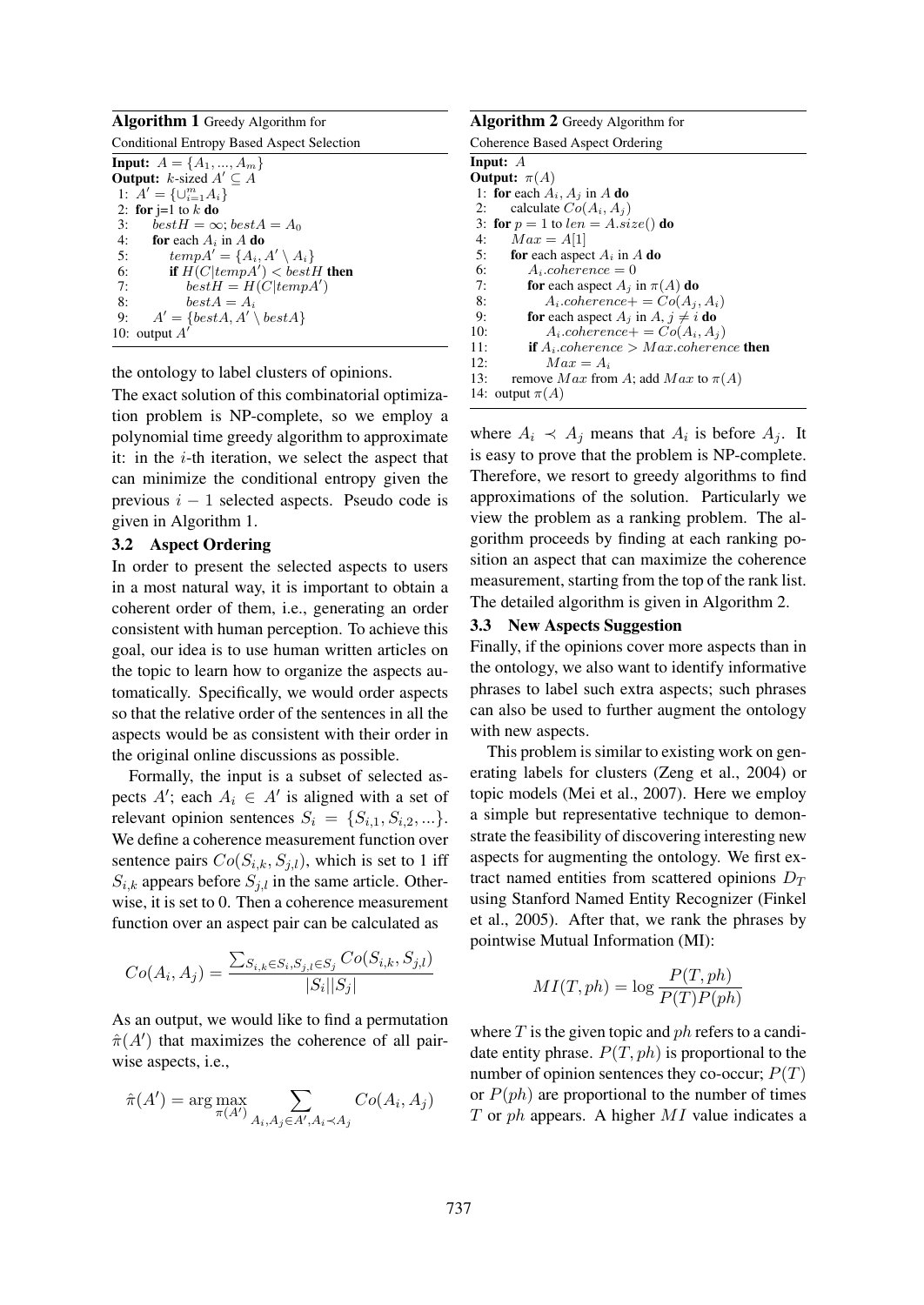| <b>Statistics</b>               | Category 1      | Category 2     |  |  |  |  |  |
|---------------------------------|-----------------|----------------|--|--|--|--|--|
|                                 | US president    | Digital Camera |  |  |  |  |  |
| Number of Topics                | 36              | 110            |  |  |  |  |  |
| Number of Aspects               | $65 + 26$       | $32+4$         |  |  |  |  |  |
| Number of Opinions              | $1001 \pm 1542$ | $170 + 249$    |  |  |  |  |  |
| $\sim$ $\sim$<br>$\sim$<br>— 11 |                 |                |  |  |  |  |  |

stronger association. We can then suggest the top ranked entity phrases that are not in the selected aspects as new aspects.

## 4 Experiments

#### 4.1 Data Sets

To examine the generalizability of our methods, we test on two very different categories of topics: *US Presidents* and *Digital Cameras*. <sup>2</sup> For the ontology, we leverage Freebase, downloading the structured ontology for each topic. For the opinion corpus, we use blog data for US Presidents and customer reviews for Digital Cameras. The blog entries for US Presidents were collected by using Google Blog Search<sup>3</sup> with the name of a president as the query. Customer reviews for Digital Cameras were crawled from CNET<sup>4</sup>. The basic statistics of our data sets is shown in Table 1. For all the data collections, Porter stemmer (Porter, 1997) is applied and stop words are removed.

#### 4.2 Sample Results

We first show sample results of automatic organization of online opinions. We use the opinion coverage-based algorithm to select 10 aspects  $(10-20)$  aspects were found to be optimal in  $(Ka^2)$ , 2005)) and then apply the coherence-based aspect ordering method. The number of clusters is set so that there are on average 15 opinions per cluster.

Opinion Organization: Table 2 and Table 3 present sample results for President Ronald Reagan and Sony Cybershot DSC-W200 camera respectively<sup>5</sup>. We can see that  $(1)$  although Freebase aspects provide objective and accurate information about the given topics, extracted opinion sentences offer additional subjective information; (2) aligning scattered opinion sentences to most relevant aspects in the ontology helps digestion and navigation; and (3) the support number, which is the number of opinion sentences aligned to an aspect, can show the popularity of the aspect in the online discussions.

Adaptability of Aspect Selection: Being unsupervised is a significant advantage of our methods over most existing work. It provides flexibility of applying the methods in different domains without the requirement of training data, benefiting from both the ontology based template guidance as well as data-driven approaches. As a result, we can generate different results for different topics even in the same domain. In Table 4, we show the top three selected and ordered aspects for Abraham Lincoln and Richard Nixon. Although they belong to the same category, different aspects are picked up due to the differences in online opinions. People talk a lot about Lincoln's role in American Civil War and his famous quotation, but when talking about Nixon, people focus on ending the Vietnam war and the Watergate scandal. "Date of birth" and "Government position" are ranked first because people tend to start talking from these aspects, which is more natural than starting from aspects like "Place of death".

Baseline Comparison: We also show below the aspects for Lincoln generated by a representative approach using clustering method (e.g. (Gamon et al., 2005)). i.e., we label the largest clusters by selecting phrases with top mutual information. We can see that although some phrases make sense, not all are well connected with the given topic; using aspects in ontology circumvents this problem. This example confirms the finding in previous work that the popular existing clusteringbased approach to aspects generation cannot generate meaningful labels (Chen and Dumais, 2000). Vincent

New Aspect Discovery: Finally, in Table 5 we show some phrases ranked among top 10 using the method described in Section 3.3. They reveal additional aspects covered in online discussions and serve as candidate new aspects to be added to Freebase. Interestingly, John Wilkes Booth, who assassinated President Lincoln, is not explicitly

<sup>&</sup>lt;sup>2</sup>We have made our data sets available at http:// timan.cs.uiuc.edu/downloads.html .

<sup>3</sup>http://blogsearch.google.com

<sup>4</sup>http://www.cnet.com

<sup>5</sup>Due to space limit, we only show the first few aspects as output by our methods.

New Salem State Historic Site USS Abraham Lincoln Martin Luther King Jr Gettysburg John F.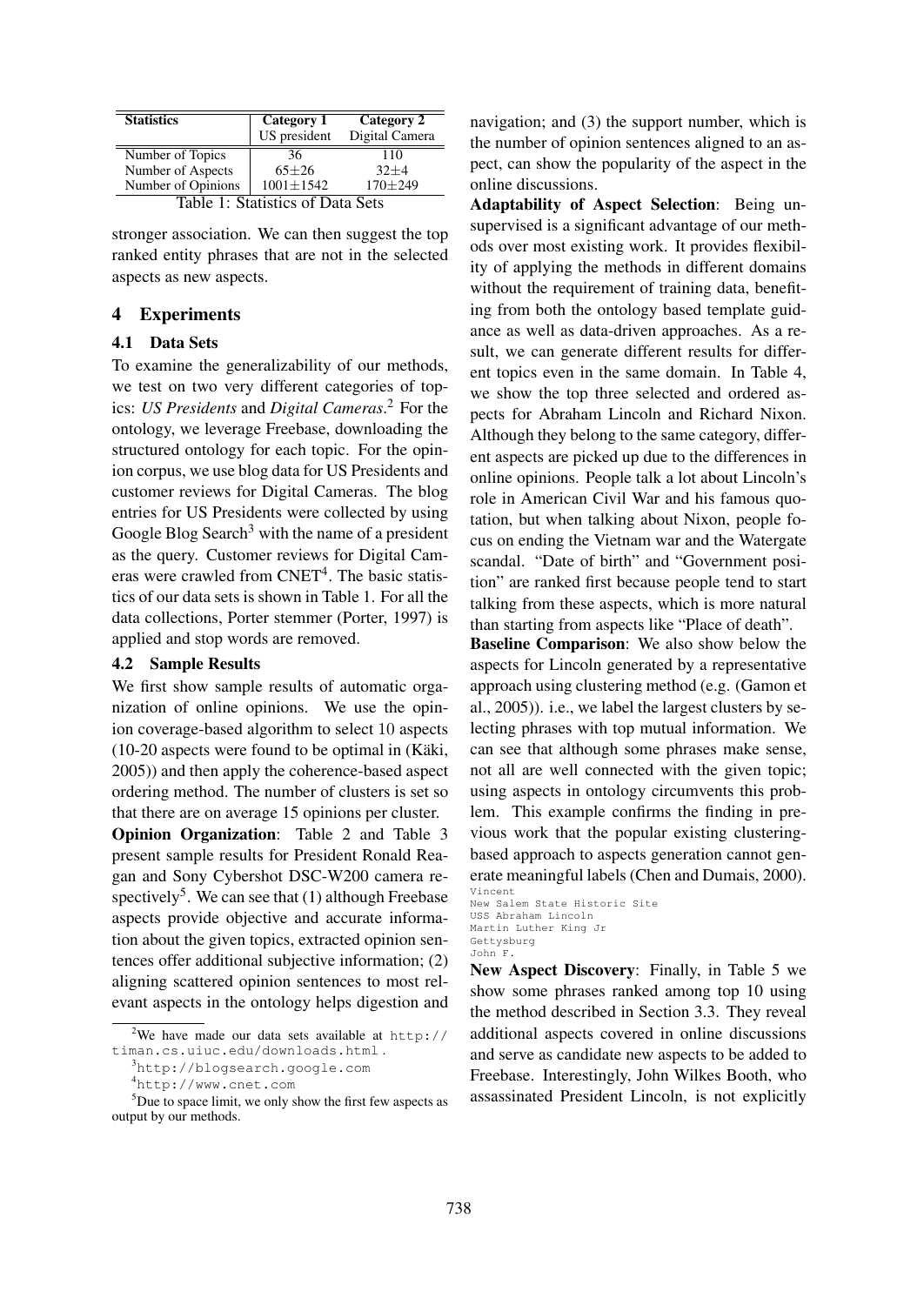| <b>FreeBase Aspects</b>          | Supt | <b>Representative Opinion Sentences</b>                                          |
|----------------------------------|------|----------------------------------------------------------------------------------|
| Appointees:                      | 897  | Martin Feldstein, whose criticism of Reagan era deficits has not been forgotten. |
| - Martin Feldstein               |      | Reagan's first National Security advisor was quoted as declaring                 |
| - Chief Economic Advisor         |      |                                                                                  |
| Government Positions Held:       | 967  | 1981 Jan 20, Ronald Reagan was sworn in as president as 52 American hostages     |
| - President of the United States |      | boarded a plane in Tehran and headed toward freedom.                             |
| - Jan 20, 1981 to Jan 20, 1989   |      | 40th president of the US Ronald Reagan broke the so called "20 year curse"       |
| Vice president:                  | 847  | 8 years, 1981-1988 George H. W. Bush as vice president under Ronald Reagan       |
| - George H. W. Bush              |      | exception to the rule was in 1976, when George H W Bush beat Ronald.             |

Table 2: Opinion Organization Result for President Ronald Reagan

| <b>FreeBase Aspects</b>  | Supt | <b>Representative Opinion Sentences</b>                                            |
|--------------------------|------|------------------------------------------------------------------------------------|
| Format:                  | 13   | Quality pictures in a compact package.                                             |
| - Compact                |      | amazing is that this is such a small and compact unit but packs so much power.     |
| Supported Storage Types: |      | This camera can use Memory Stick Pro Duo up to 8 GB                                |
| - Memory Stick Duo       |      | Using a universal storage card and cable (c'mon Sony)                              |
| Sensor type:             | 10   | I think the larger ccd makes a difference.                                         |
| - CCD                    |      | but remember this is a small CCD in a compact point-and-shoot.                     |
| Digital zoom:            | 47   | once the digital :smart" zoom kicks in you get another 3x of zoom                  |
| $-2\times$               |      | I would like a higher optical zoom, the W200 does a great digital zoom translation |

Table 3: Opinion Organization Result for Sony Cybershot DSC-W200 Camera

ċ

listed in Freebase, but we can find it in people's online discussion using mutual information.

#### 4.3 Evaluation of Aspect Selection

Measures: Aspect selection is a new challenge, so there is no standard way to evaluate it. It is also very hard for human to read all of the aspects and opinions and then select a gold standard subset. Therefore, we opt to use indirect measures capturing different characteristics of the aspect selection problem (1) *Aspect Coverage* (AC): we first assign each aspect  $A_i$  to the cluster  $C_j$  that has the most overlapping sentences with  $A_i$ , approximating the cluster that would come into mind when a reader sees  $A_i$ . Then  $AC$  is defined as the percentage of the clusters covered by at least one aspect. (2) *Aspect Precision* (AP): for each covered cluster  $C_i$ ,  $AP$  measures the Jaccard similarity between  $C_i$  as a set of opinions and the union of all aspects assigned to  $C_i$ . (3) *Average Aspect Precision* (AAP): defines averaged AP for all clusters where an uncovered  $C_i$  has a zero  $AP$ ; it essentially combines  $AC$  and  $AP$ . We also report *Sentence Coverage* (SC), i.e., how many distinct opinion sentences can be covered by the selected aspects and *Conditional Entropy* (H), i.e., how well the selected aspects align with the natural clusters in the opinions; a smaller  $H$  value indicates a better alignment.

Results: We summarize the evaluation results in

| <b>Measures</b>   | SС  | H      | АC     | AР     | AAP    |
|-------------------|-----|--------|--------|--------|--------|
| <b>PRESIDENTS</b> |     |        |        |        |        |
| Random            | 503 | 1.9069 | 0.5140 | 0.0933 | 0.1223 |
| Size-based        | 500 | 1.9656 | 0.3108 | 0.1508 | 0.0949 |
| Opin Cover        | 746 | 1.8852 | 0.5463 | 0.0913 | 0.1316 |
| Cond Ent.         | 479 | 1.7687 | 0.5770 | 0.0856 | 0.1552 |
| <b>CAMERAS</b>    |     |        |        |        |        |
| Random            | 55  | 1.6389 | 0.6554 | 0.0871 | 0.1271 |
| Size-based        | 70  | 1.6463 | 0.6071 | 0.1077 | 0.1340 |
| Opin Cover        | 82  | 1.5866 | 0.6998 | 0.0914 | 0.1564 |
| Cond Ent.         | 70  | 1.5598 | 0.7497 | 0.0789 | 0.1574 |

Table 6: Evaluation Results for Aspect Selection

Table 6. In addition to the three methods described in Section 3.1, we also include one baseline of averaging 10 runs of random selection. The best performance by each measure on each data set is highlighted in bold font. Not surprisingly, opinion coverage-based approach has the best sentence coverage (SC) performance and conditional entropy-based greedy algorithm achieves the lowest  $H$ . Size-based approach is best in aspect precision but at the cost of lowest aspect coverage. The trade-off between  $AP$  and  $AC$  is comparable to that between precision and recall as in information retrieval while AAP summarizes the combination of these two. The greedy algorithm based on conditional entropy outperforms all other approaches in  $AC$  and also in  $AAP$ , suggesting that it can provide a good balance between AP and AC.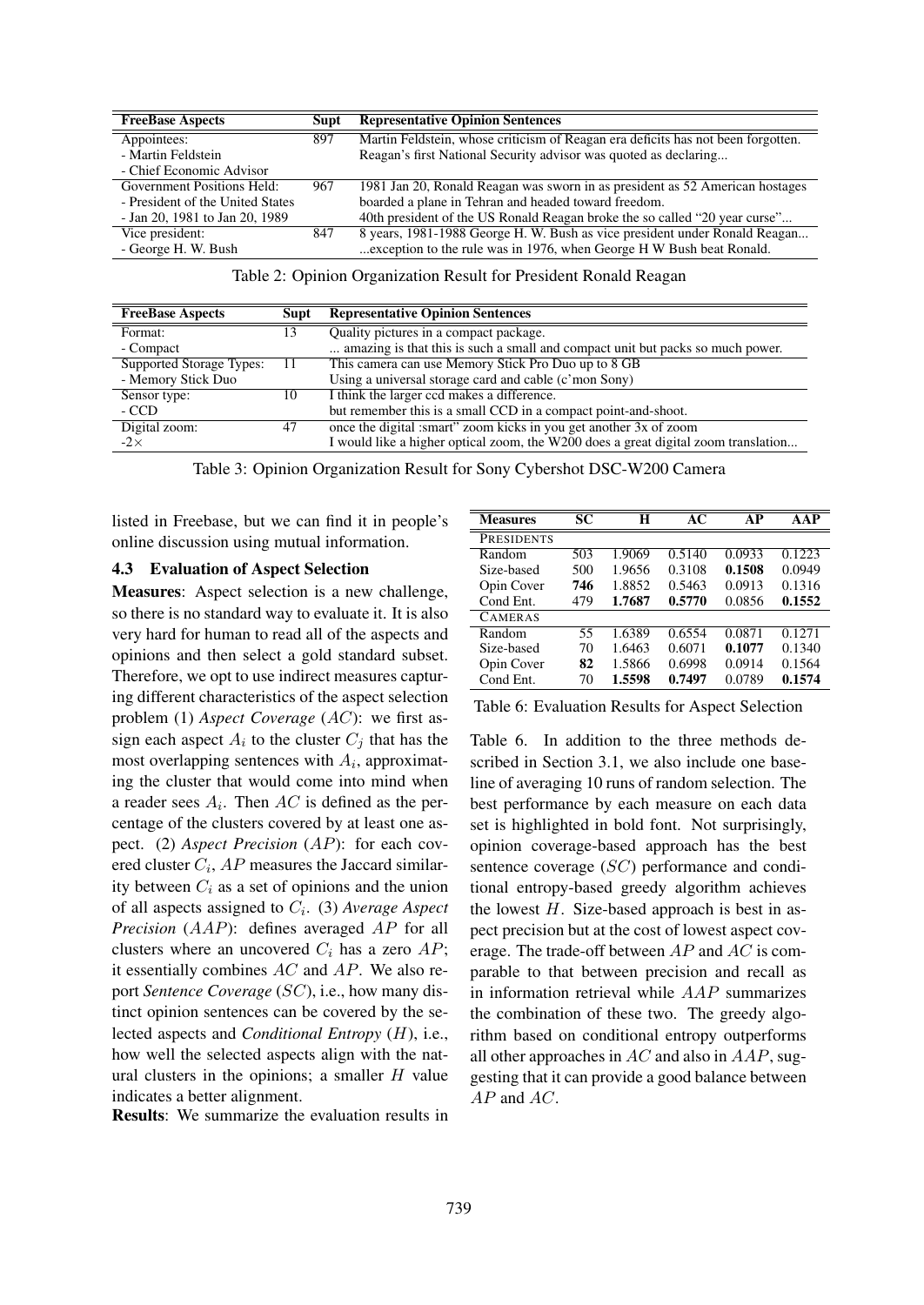| Supt                                                                                           | <b>Richard-Nixon</b>                      | Supt | Abraham-Lincoln                                          |  |  |
|------------------------------------------------------------------------------------------------|-------------------------------------------|------|----------------------------------------------------------|--|--|
| $\overline{50}$                                                                                | Date of birth:                            | 419  | Government Positions Held:                               |  |  |
|                                                                                                | $-$ Jan 9, 1913                           |      | - United States Representative Mar 4,1847-Mar 3,1849     |  |  |
| 108                                                                                            | Tracks Recorded:                          | 558  | Military Commands:                                       |  |  |
|                                                                                                | - 23-73 Broadcast: End of the Vietnam War |      | - American Civil War - United States of America          |  |  |
| 120                                                                                            | Works Written About This Topic:           | 810  | Quotations: - Nearly all men can stand adversity, but if |  |  |
|                                                                                                | - Watergate                               |      | you want to test a man's character, give him power.      |  |  |
| Table 4: Comparison of Aspect Selection for Two Presidents (aligned opinions are omitted here) |                                           |      |                                                          |  |  |

| <b>Suggested Phrases</b>                 | <b>Supporting Opinion Sentences</b>                                      |  |  |  |
|------------------------------------------|--------------------------------------------------------------------------|--|--|--|
| Abraham Lincoln Presidential Library     | CDB projects include the Abraham Lincoln Presidential Library and Museum |  |  |  |
| Abraham Lincoln Memorial                 | , eventually arriving at Abraham Lincoln Memorial.                       |  |  |  |
| John Wilkes Booth                        | John Wilkes Booth shoots President Abraham Lincoln at Ford's Theatre     |  |  |  |
| Table 5: New Phrases for Abraham Lincoln |                                                                          |  |  |  |

#### 4.4 Evaluation of Aspect Ordering

Human Annotation: In order to quantitatively evaluate the effectiveness of aspect ordering, we conduct user studies to establish gold standard ordering. Three users were each given  $k$  selected aspects and asked to perform two tasks for each US President: (1) identify clusters of aspects that are more natural to be presented together (*cluster constraints*) and (2) identify aspect pairs where one aspect is preferred to appear before the other from the viewpoint of readability. (*order constraints*). We did not ask them to provide a full order of the  $k$  aspects, because we suspect that there are usually more than one "perfect" order. Instead, identifying partial orders or constraints is easier for human to perform, thus provides more robust gold standard.

Human Agreement: After obtaining the human annotation results, we first study human consensus on the ordering task. For both types of human identified constraints, we convert them into pairwise relations of aspects, e.g., " $A_i$  and  $A_j$  should be presented together" or " $A_i$  should be displayed before  $A_i$ ". Then we calculate the agreement percentage among the three users. In Table 7, we can see that only a very small percentage of pair-wise partial orders (15.92% of the cluster constraints and none of the order constraints) are agreed by all the three users, though the agreement of clustering is much higher than that of ordering. This indicates that ordering the aspects is a subjective and difficult task.

Measures: Given the human generated gold standard of partial constraints, we use the following measures to evaluate the automatically gen-

| AgreedBy                             | <b>Cluster Constraint</b> Order Constraint |          |  |  |  |
|--------------------------------------|--------------------------------------------|----------|--|--|--|
|                                      | 37.14%                                     | 89.22%   |  |  |  |
|                                      | 46.95%                                     | 10.78%   |  |  |  |
|                                      | 15.92%                                     | $0.00\%$ |  |  |  |
| Table 7: Human Agreement on Ordering |                                            |          |  |  |  |

erated full ordering of aspects: (1) *Cluster Precision*  $(pr<sub>c</sub>)$ : for all the aspect pairs placed in the same cluster by human, we calculate the percentage of them that are also placed together in the system output. (2) *Cluster Penalty*  $(p_c)$ : for each aspect pair placed in the same cluster by human, we give a linear penalty proportional to the number of aspects in between the pair that the system places;  $p_c$  can be interpreted as the average number of aspects between aspect pairs that should be presented together in the case of misordering. Smaller penalty corresponds to better ordering performance. (3) *Order Precision*  $(pr<sub>o</sub>)$ : the percentage of correctly predicted aspect pairs compared with human specified order.

Results: In Table 8, we report the ordering performance based on two selection algorithms: opinion coverage-based and conditional entropybased. Different selection algorithms provide different subsets of aspects for the ordering algorithms to operate on. For comparison with our coherence-based ordering algorithm, we include a random baseline and Freebase ontology ordering. Note that Freebase order is a very strong baseline because it is edited by human even though the purpose was not for organizing opinions. To take into account the variation of human annotation, we use four versions of gold standard: three are from the individual annotators and one from the union of their annotation. We did not include the gold stan-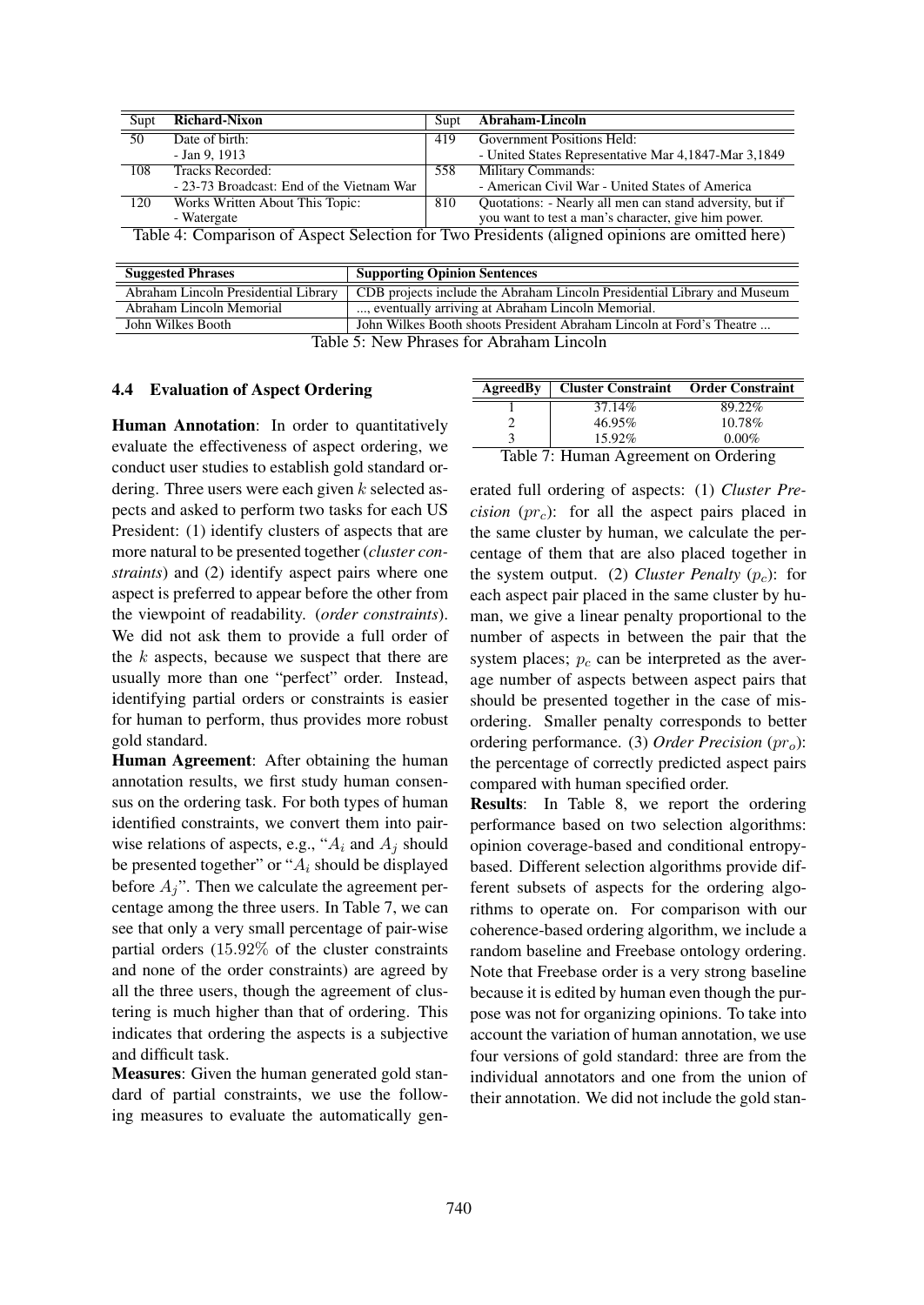| <b>Selection</b>    | Gold       | Cluster | <b>Precision</b> | $(pr_c)$  | Cluster       | <b>Penalty</b> | $(p_c)$   | Order         | <b>Precision</b> | $(pr_o)$  |
|---------------------|------------|---------|------------------|-----------|---------------|----------------|-----------|---------------|------------------|-----------|
| Algo                | <b>STD</b> | Random  | Freebase         | Coherence | <b>Random</b> | Freebase       | Coherence | <b>Random</b> | Freebase         | Coherence |
| Opin Cover          |            | 0.3290  | 0.9547           | 0.9505    | 1.8798        | 0.1547         | 0.1068    | 0.4804        | 0.7059           | 0.4510    |
| Opin Cover          | ↑          | 0.3266  | 0.9293           | 0.8838    | 1.7944        | 0.3283         | 0.1818    | 0.4600        | 0.4000           | 0.4000    |
| Opin Cover          |            | 0.2038  | 0.4550           | 0.4417    | 2.5208        | 1.3628         | .7994     | 0.5202        | 0.4561           | 0.5263    |
| Opin Cover          | union      | 0.3234  | 0.7859           | 0.7237    | 1.8378        | 0.6346         | 0.4609    | 0.4678        | 0.4635           | 0.4526    |
| Cond Entropy        |            | 0.2540  | 0.9355           | 0.8978    | 2.0656        | 0.2957         | 0.2016    | 0.5106        | 0.7111           | 0.5444    |
| Cond Entropy        | ↑          | 0.2535  | 0.7758           | 0.8323    | 2.1790        | 0.7530         | 0.5222    | 0.4759        | 0.6759           | 0.5093    |
| Cond Entropy        |            | 0.2523  | 0.4030           | 0.5545    | 2.3079        | 2.1328         | 1.1611    | 0.5294        | 0.7143           | 0.8175    |
| <b>Cond Entropy</b> | union      | 0.3067  | 0.7268           | 0.7488    | 1.9735        | 1.0720         | 0.7196    | 0.5006        | 0.6500           | 0.6833    |

dard that is the intersection of three annotators because that would leave us with too little overlap. We have several observations: (1) In general, results show large variations when using different versions of gold standard, indicating the subjective nature of the ordering task. (2) Coherencebased ordering shows similar performance to Freebase order-based in cluster precision  $(pr<sub>c</sub>)$ , but when we take into consideration the distancebased penalty  $(p<sub>c</sub>)$  of separating aspects pairs in the same cluster, coherence-based ordering is almost always significantly better except in one case. This shows that our method can effectively learn the coherence of aspects based on how their aligned opinion sentences are presented in online discussions. (3) Order precision  $(pr<sub>o</sub>)$  can hardly distinguish different ordering algorithm. This indicates that people vary a lot in their preferences as which aspects should be presented first. However, in cases when the random baseline outperforms others the margin is fairly small, while Freebase order and coherence-based order have a much larger margin of improvement when showing superior performance.

# 5 Conclusions and Future Work

A major challenge in automatic integration of scattered online opinions is how to organize all the diverse opinions in a meaningful way for any given topic. In this paper, we propose to solve this challenge by exploiting related aspects in structured ontology which are guaranteed to be meaningful and well connected to the topic. We proposed three different methods for selecting a subset of aspects from the ontology that can best capture the major opinions, including size-based, opinion coverage-based, and conditional entropybased methods. We also explored two ways to order aspects, i.e., ontology-order and coherence

optimization. In addition, we also proposed appropriate measures for quantitative evaluation of both aspect selection and ordering.

Experimental evaluation on two data sets (US President and Digital Cameras) shows that by exploiting structured ontology, we can generate interesting aspects to organize scattered opinions. The conditional entropy method is shown to be most effective for aspect selection, and the coherence optimization method is more effective than ontology-order in optimizing the coherence of the aspect ordering, though ontology-order also appears to perform reasonably well. In addition, by extracting salient phrases from the major opinions that cannot be covered well by any aspect in an existing ontology, we can also discover interesting new aspects to extend the existing ontology.

Complementary with most existing summarization work, this work proposes a new direction of using structured information to organize and summarize unstructured opinions, opening up many interesting future research directions. For instance, in order to focus on studying aspect selection and ordering, we have not tried to optimize sentences matching with aspects in the ontology; it would be very interesting to further study how to accurately retrieve sentences matching each aspect. Another promising future work is to organize opinions using both structured ontology information and well-written overview articles.

### Acknowledgment

We thank the anonymous reviewers for their useful comments. This paper is based upon work supported in part by an IBM Faculty Award, an Alfred P. Sloan Research Fellowship, an AFOSR MURI Grant FA9550-08-1-0265, and by the National Science Foundation under grants IIS-0347933, IIS-0713581, IIS-0713571, and CNS-0834709.